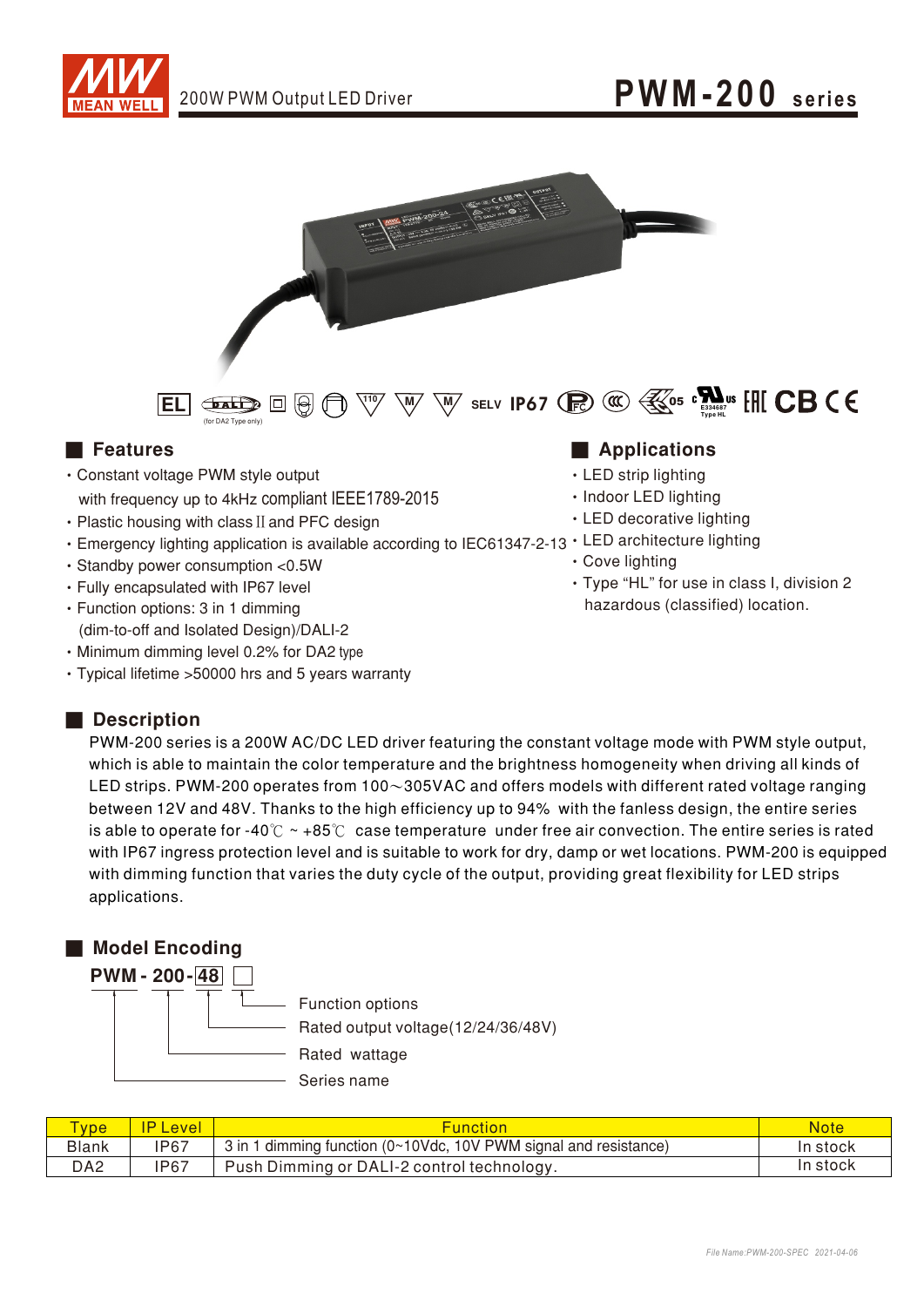

### **SPECIFICATION**

| <b>MODEL</b>                      |                                                                                                                                                                                                                                                                                                                                                                                                                                                                                                                                                                                                                                                                                                                                                                                                                                                                                                                                                                                                                                                                                                                                                                                                                                                                                                                                                                                                                                                                                                                                                                                                                                                                                                                                       | PWM-200-12                                                                                                                                                                                                                                                                               | PWM-200-24                                                                     | PWM-200-36                                                                                                           | PWM-200-48                                                                                                |  |
|-----------------------------------|---------------------------------------------------------------------------------------------------------------------------------------------------------------------------------------------------------------------------------------------------------------------------------------------------------------------------------------------------------------------------------------------------------------------------------------------------------------------------------------------------------------------------------------------------------------------------------------------------------------------------------------------------------------------------------------------------------------------------------------------------------------------------------------------------------------------------------------------------------------------------------------------------------------------------------------------------------------------------------------------------------------------------------------------------------------------------------------------------------------------------------------------------------------------------------------------------------------------------------------------------------------------------------------------------------------------------------------------------------------------------------------------------------------------------------------------------------------------------------------------------------------------------------------------------------------------------------------------------------------------------------------------------------------------------------------------------------------------------------------|------------------------------------------------------------------------------------------------------------------------------------------------------------------------------------------------------------------------------------------------------------------------------------------|--------------------------------------------------------------------------------|----------------------------------------------------------------------------------------------------------------------|-----------------------------------------------------------------------------------------------------------|--|
|                                   | <b>DC VOLTAGE</b>                                                                                                                                                                                                                                                                                                                                                                                                                                                                                                                                                                                                                                                                                                                                                                                                                                                                                                                                                                                                                                                                                                                                                                                                                                                                                                                                                                                                                                                                                                                                                                                                                                                                                                                     | 12V                                                                                                                                                                                                                                                                                      | <b>24V</b>                                                                     | 36V                                                                                                                  | 48V                                                                                                       |  |
| <b>OUTPUT</b>                     | <b>RATED CURRENT</b>                                                                                                                                                                                                                                                                                                                                                                                                                                                                                                                                                                                                                                                                                                                                                                                                                                                                                                                                                                                                                                                                                                                                                                                                                                                                                                                                                                                                                                                                                                                                                                                                                                                                                                                  | 15A                                                                                                                                                                                                                                                                                      | 8.3A                                                                           | 5.55A                                                                                                                | 4.17A                                                                                                     |  |
|                                   | <b>RATED POWER</b>                                                                                                                                                                                                                                                                                                                                                                                                                                                                                                                                                                                                                                                                                                                                                                                                                                                                                                                                                                                                                                                                                                                                                                                                                                                                                                                                                                                                                                                                                                                                                                                                                                                                                                                    | <b>180W</b>                                                                                                                                                                                                                                                                              | 199.2W                                                                         | 199.8W                                                                                                               | 200.1W                                                                                                    |  |
|                                   | <b>DIMMING RANGE</b>                                                                                                                                                                                                                                                                                                                                                                                                                                                                                                                                                                                                                                                                                                                                                                                                                                                                                                                                                                                                                                                                                                                                                                                                                                                                                                                                                                                                                                                                                                                                                                                                                                                                                                                  | $0 - 100\%$                                                                                                                                                                                                                                                                              |                                                                                |                                                                                                                      |                                                                                                           |  |
|                                   | <b>PWM FREQUENCY (Typ.)</b>                                                                                                                                                                                                                                                                                                                                                                                                                                                                                                                                                                                                                                                                                                                                                                                                                                                                                                                                                                                                                                                                                                                                                                                                                                                                                                                                                                                                                                                                                                                                                                                                                                                                                                           | 4kHz for Blank type; 2.5kHz for DA2 type                                                                                                                                                                                                                                                 |                                                                                |                                                                                                                      |                                                                                                           |  |
|                                   | SETUP, RISE TIME Note.2                                                                                                                                                                                                                                                                                                                                                                                                                                                                                                                                                                                                                                                                                                                                                                                                                                                                                                                                                                                                                                                                                                                                                                                                                                                                                                                                                                                                                                                                                                                                                                                                                                                                                                               | 500ms, 80ms/230VAC or 115VAC                                                                                                                                                                                                                                                             |                                                                                |                                                                                                                      |                                                                                                           |  |
|                                   | HOLD UP TIME (Typ.)                                                                                                                                                                                                                                                                                                                                                                                                                                                                                                                                                                                                                                                                                                                                                                                                                                                                                                                                                                                                                                                                                                                                                                                                                                                                                                                                                                                                                                                                                                                                                                                                                                                                                                                   | 10ms/230VAC or 115VAC                                                                                                                                                                                                                                                                    |                                                                                |                                                                                                                      |                                                                                                           |  |
|                                   |                                                                                                                                                                                                                                                                                                                                                                                                                                                                                                                                                                                                                                                                                                                                                                                                                                                                                                                                                                                                                                                                                                                                                                                                                                                                                                                                                                                                                                                                                                                                                                                                                                                                                                                                       | $100 - 305$ VAC<br>$142 - 431VDC$                                                                                                                                                                                                                                                        |                                                                                |                                                                                                                      |                                                                                                           |  |
|                                   | <b>VOLTAGE RANGE Note.3</b>                                                                                                                                                                                                                                                                                                                                                                                                                                                                                                                                                                                                                                                                                                                                                                                                                                                                                                                                                                                                                                                                                                                                                                                                                                                                                                                                                                                                                                                                                                                                                                                                                                                                                                           | (Please refer to "STATIC CHARACTERISTIC" section)                                                                                                                                                                                                                                        |                                                                                |                                                                                                                      |                                                                                                           |  |
|                                   | <b>FREQUENCY RANGE</b>                                                                                                                                                                                                                                                                                                                                                                                                                                                                                                                                                                                                                                                                                                                                                                                                                                                                                                                                                                                                                                                                                                                                                                                                                                                                                                                                                                                                                                                                                                                                                                                                                                                                                                                | $47 \sim 63$ Hz                                                                                                                                                                                                                                                                          |                                                                                |                                                                                                                      |                                                                                                           |  |
|                                   | <b>POWER FACTOR (Typ.)</b>                                                                                                                                                                                                                                                                                                                                                                                                                                                                                                                                                                                                                                                                                                                                                                                                                                                                                                                                                                                                                                                                                                                                                                                                                                                                                                                                                                                                                                                                                                                                                                                                                                                                                                            | PF>0.97/115VAC, PF>0.96/230VAC, PF>0.94/277VAC @ full load<br>(Please refer to "POWER FACTOR (PF) CHARACTERISTIC" section)                                                                                                                                                               |                                                                                |                                                                                                                      |                                                                                                           |  |
|                                   | <b>TOTAL HARMONIC DISTORTION</b>                                                                                                                                                                                                                                                                                                                                                                                                                                                                                                                                                                                                                                                                                                                                                                                                                                                                                                                                                                                                                                                                                                                                                                                                                                                                                                                                                                                                                                                                                                                                                                                                                                                                                                      | THD<20%(@load≧60%/115VAC, 230VAC; @load≧75%/277VAC)<br>(Please refer to "TOTAL HARMONIC DISTORTION" section)                                                                                                                                                                             |                                                                                |                                                                                                                      |                                                                                                           |  |
| <b>INPUT</b>                      | <b>EFFICIENCY (Typ.)</b>                                                                                                                                                                                                                                                                                                                                                                                                                                                                                                                                                                                                                                                                                                                                                                                                                                                                                                                                                                                                                                                                                                                                                                                                                                                                                                                                                                                                                                                                                                                                                                                                                                                                                                              | 92%                                                                                                                                                                                                                                                                                      | 93%                                                                            | 94%                                                                                                                  | 94%                                                                                                       |  |
|                                   | <b>AC CURRENT (Typ.)</b>                                                                                                                                                                                                                                                                                                                                                                                                                                                                                                                                                                                                                                                                                                                                                                                                                                                                                                                                                                                                                                                                                                                                                                                                                                                                                                                                                                                                                                                                                                                                                                                                                                                                                                              | 1.1A / 230 VAC<br>2.2A / 115VAC                                                                                                                                                                                                                                                          | 0.9A/277VAC                                                                    |                                                                                                                      |                                                                                                           |  |
|                                   | <b>INRUSH CURRENT (Typ.)</b>                                                                                                                                                                                                                                                                                                                                                                                                                                                                                                                                                                                                                                                                                                                                                                                                                                                                                                                                                                                                                                                                                                                                                                                                                                                                                                                                                                                                                                                                                                                                                                                                                                                                                                          | COLD START 65A(twidth=550µs measured at 50% Ipeak) at 230VAC; Per NEMA 410                                                                                                                                                                                                               |                                                                                |                                                                                                                      |                                                                                                           |  |
|                                   | MAX. NO. of PSUs on 16A<br><b>CIRCUIT BREAKER</b>                                                                                                                                                                                                                                                                                                                                                                                                                                                                                                                                                                                                                                                                                                                                                                                                                                                                                                                                                                                                                                                                                                                                                                                                                                                                                                                                                                                                                                                                                                                                                                                                                                                                                     | 3 units (circuit breaker of type B) / 5 units (circuit breaker of type C) at 230VAC                                                                                                                                                                                                      |                                                                                |                                                                                                                      |                                                                                                           |  |
|                                   | <b>LEAKAGE CURRENT</b>                                                                                                                                                                                                                                                                                                                                                                                                                                                                                                                                                                                                                                                                                                                                                                                                                                                                                                                                                                                                                                                                                                                                                                                                                                                                                                                                                                                                                                                                                                                                                                                                                                                                                                                | <0.75mA/277VAC                                                                                                                                                                                                                                                                           |                                                                                |                                                                                                                      |                                                                                                           |  |
|                                   | <b>STANDBY</b><br><b>POWER CONSUMPTION</b>                                                                                                                                                                                                                                                                                                                                                                                                                                                                                                                                                                                                                                                                                                                                                                                                                                                                                                                                                                                                                                                                                                                                                                                                                                                                                                                                                                                                                                                                                                                                                                                                                                                                                            | standby power consumption<0.5W when dimming off<br>108 ~ 135% rated output power                                                                                                                                                                                                         |                                                                                |                                                                                                                      |                                                                                                           |  |
|                                   | <b>OVERLOAD</b>                                                                                                                                                                                                                                                                                                                                                                                                                                                                                                                                                                                                                                                                                                                                                                                                                                                                                                                                                                                                                                                                                                                                                                                                                                                                                                                                                                                                                                                                                                                                                                                                                                                                                                                       | Hiccup mode or Constant current limiting, recovers automatically after fault condition is removed                                                                                                                                                                                        |                                                                                |                                                                                                                      |                                                                                                           |  |
|                                   | <b>SHORT CIRCUIT</b>                                                                                                                                                                                                                                                                                                                                                                                                                                                                                                                                                                                                                                                                                                                                                                                                                                                                                                                                                                                                                                                                                                                                                                                                                                                                                                                                                                                                                                                                                                                                                                                                                                                                                                                  | Shut down o/p voltage, re-power on to recover (except for DA2-type)<br>Hiccup mode, recovers automatically after fault condition is removed (only for DA2-type)                                                                                                                          |                                                                                |                                                                                                                      |                                                                                                           |  |
| <b>PROTECTION</b>                 | <b>OVER VOLTAGE</b>                                                                                                                                                                                                                                                                                                                                                                                                                                                                                                                                                                                                                                                                                                                                                                                                                                                                                                                                                                                                                                                                                                                                                                                                                                                                                                                                                                                                                                                                                                                                                                                                                                                                                                                   | $13 - 18V$                                                                                                                                                                                                                                                                               | $27 - 34V$                                                                     | $41 - 49V$                                                                                                           | $53 - 65V$                                                                                                |  |
|                                   |                                                                                                                                                                                                                                                                                                                                                                                                                                                                                                                                                                                                                                                                                                                                                                                                                                                                                                                                                                                                                                                                                                                                                                                                                                                                                                                                                                                                                                                                                                                                                                                                                                                                                                                                       |                                                                                                                                                                                                                                                                                          | Shut down o/p voltage, re-power on to recover after fault condition is removed |                                                                                                                      |                                                                                                           |  |
|                                   | <b>OVER TEMPERATURE</b>                                                                                                                                                                                                                                                                                                                                                                                                                                                                                                                                                                                                                                                                                                                                                                                                                                                                                                                                                                                                                                                                                                                                                                                                                                                                                                                                                                                                                                                                                                                                                                                                                                                                                                               | Shut down o/p voltage, re-power on to recover after fault condition is removed                                                                                                                                                                                                           |                                                                                |                                                                                                                      |                                                                                                           |  |
|                                   | <b>WORKING TEMP.</b>                                                                                                                                                                                                                                                                                                                                                                                                                                                                                                                                                                                                                                                                                                                                                                                                                                                                                                                                                                                                                                                                                                                                                                                                                                                                                                                                                                                                                                                                                                                                                                                                                                                                                                                  |                                                                                                                                                                                                                                                                                          | Tcase=-40 ~ +85℃ (Please refer to "OUTPUT LOAD vs TEMPERATURE" section)        |                                                                                                                      |                                                                                                           |  |
|                                   | <b>MAX. CASE TEMP.</b>                                                                                                                                                                                                                                                                                                                                                                                                                                                                                                                                                                                                                                                                                                                                                                                                                                                                                                                                                                                                                                                                                                                                                                                                                                                                                                                                                                                                                                                                                                                                                                                                                                                                                                                | Tcase= $+85^{\circ}$ C                                                                                                                                                                                                                                                                   |                                                                                |                                                                                                                      |                                                                                                           |  |
|                                   | <b>WORKING HUMIDITY</b>                                                                                                                                                                                                                                                                                                                                                                                                                                                                                                                                                                                                                                                                                                                                                                                                                                                                                                                                                                                                                                                                                                                                                                                                                                                                                                                                                                                                                                                                                                                                                                                                                                                                                                               | $20 \sim 95\%$ RH non-condensing                                                                                                                                                                                                                                                         |                                                                                |                                                                                                                      |                                                                                                           |  |
|                                   |                                                                                                                                                                                                                                                                                                                                                                                                                                                                                                                                                                                                                                                                                                                                                                                                                                                                                                                                                                                                                                                                                                                                                                                                                                                                                                                                                                                                                                                                                                                                                                                                                                                                                                                                       | ENVIRONMENT STORAGE TEMP., HUMIDITY $-40 \sim +80^{\circ}$ C, 10 ~ 95% RH                                                                                                                                                                                                                |                                                                                |                                                                                                                      |                                                                                                           |  |
|                                   | <b>TEMP. COEFFICIENT</b>                                                                                                                                                                                                                                                                                                                                                                                                                                                                                                                                                                                                                                                                                                                                                                                                                                                                                                                                                                                                                                                                                                                                                                                                                                                                                                                                                                                                                                                                                                                                                                                                                                                                                                              | $\pm 0.03\%$ (°C (0 ~ 50°C)                                                                                                                                                                                                                                                              |                                                                                |                                                                                                                      |                                                                                                           |  |
|                                   | <b>VIBRATION</b>                                                                                                                                                                                                                                                                                                                                                                                                                                                                                                                                                                                                                                                                                                                                                                                                                                                                                                                                                                                                                                                                                                                                                                                                                                                                                                                                                                                                                                                                                                                                                                                                                                                                                                                      | 10 ~ 500Hz, 5G 12min./1cycle, period for 72min. each along X, Y, Z axes                                                                                                                                                                                                                  |                                                                                |                                                                                                                      |                                                                                                           |  |
|                                   |                                                                                                                                                                                                                                                                                                                                                                                                                                                                                                                                                                                                                                                                                                                                                                                                                                                                                                                                                                                                                                                                                                                                                                                                                                                                                                                                                                                                                                                                                                                                                                                                                                                                                                                                       | UL8750(type "HL"), CSA C22.2 No. 250.13-12; ENEC EN61347-1, EN61347-2-13, EN62384 independent, IP67, EAC<br>SAFETY STANDARDS Note.5   TP TC 004, GB19510.1, GB19510.14 approved; Design refer to EN60335-1, According to EN61347-2-13 appendix J<br>suitable for emergency installations |                                                                                |                                                                                                                      |                                                                                                           |  |
|                                   | <b>DALI STANDARDS</b>                                                                                                                                                                                                                                                                                                                                                                                                                                                                                                                                                                                                                                                                                                                                                                                                                                                                                                                                                                                                                                                                                                                                                                                                                                                                                                                                                                                                                                                                                                                                                                                                                                                                                                                 |                                                                                                                                                                                                                                                                                          | Comply with IEC62386-101, 102, 207, 251 for DA2 Type only, Device type 6(DT6)  |                                                                                                                      |                                                                                                           |  |
|                                   | <b>WITHSTAND VOLTAGE</b>                                                                                                                                                                                                                                                                                                                                                                                                                                                                                                                                                                                                                                                                                                                                                                                                                                                                                                                                                                                                                                                                                                                                                                                                                                                                                                                                                                                                                                                                                                                                                                                                                                                                                                              | I/P-O/P: 3.75KVAC; I/P-DA: 1.5KVAC; O/P-DA:1.5KVAC                                                                                                                                                                                                                                       |                                                                                |                                                                                                                      |                                                                                                           |  |
| <b>SAFETY &amp;</b><br><b>EMC</b> | <b>ISOLATION RESISTANCE</b>                                                                                                                                                                                                                                                                                                                                                                                                                                                                                                                                                                                                                                                                                                                                                                                                                                                                                                                                                                                                                                                                                                                                                                                                                                                                                                                                                                                                                                                                                                                                                                                                                                                                                                           | I/P-O/P: 100M Ohms / 500VDC / 25℃ / 70% RH                                                                                                                                                                                                                                               |                                                                                |                                                                                                                      |                                                                                                           |  |
|                                   | <b>EMC EMISSION Note.6</b>                                                                                                                                                                                                                                                                                                                                                                                                                                                                                                                                                                                                                                                                                                                                                                                                                                                                                                                                                                                                                                                                                                                                                                                                                                                                                                                                                                                                                                                                                                                                                                                                                                                                                                            |                                                                                                                                                                                                                                                                                          |                                                                                |                                                                                                                      | Compliance to EN55015, EN61000-3-2 Class C (@load≧60%); EN61000-3-3, GB17743 and GB17625.1, EAC TP TC 020 |  |
|                                   | <b>EMC IMMUNITY</b>                                                                                                                                                                                                                                                                                                                                                                                                                                                                                                                                                                                                                                                                                                                                                                                                                                                                                                                                                                                                                                                                                                                                                                                                                                                                                                                                                                                                                                                                                                                                                                                                                                                                                                                   |                                                                                                                                                                                                                                                                                          |                                                                                | Compliance to EN61000-4-2,3,4,5,6,8,11; EN61547, light industry level (surge immunity, Line-Line 2KV), EAC TP TC 020 |                                                                                                           |  |
|                                   | <b>MTBF</b>                                                                                                                                                                                                                                                                                                                                                                                                                                                                                                                                                                                                                                                                                                                                                                                                                                                                                                                                                                                                                                                                                                                                                                                                                                                                                                                                                                                                                                                                                                                                                                                                                                                                                                                           | 712, 8 K hrs min. Telcordia SR-332 (Bellcore);                                                                                                                                                                                                                                           |                                                                                | 178.7 K hrs min. MIL-HDBK-217F (25°C)                                                                                |                                                                                                           |  |
| <b>OTHERS</b>                     | <b>DIMENSION</b>                                                                                                                                                                                                                                                                                                                                                                                                                                                                                                                                                                                                                                                                                                                                                                                                                                                                                                                                                                                                                                                                                                                                                                                                                                                                                                                                                                                                                                                                                                                                                                                                                                                                                                                      | 195*68*39.5mm (L*W*H)                                                                                                                                                                                                                                                                    |                                                                                |                                                                                                                      |                                                                                                           |  |
|                                   | <b>PACKING</b>                                                                                                                                                                                                                                                                                                                                                                                                                                                                                                                                                                                                                                                                                                                                                                                                                                                                                                                                                                                                                                                                                                                                                                                                                                                                                                                                                                                                                                                                                                                                                                                                                                                                                                                        | 1.03Kg; 12pcs/ 13.4Kg/ 0.71CUFT                                                                                                                                                                                                                                                          |                                                                                |                                                                                                                      |                                                                                                           |  |
| <b>NOTE</b>                       | 1. All parameters NOT specially mentioned are measured at 230VAC input, rated current and 25°C of ambient temperature.<br>2. Length of set up time is measured at first cold start. Turning ON/OFF the driver may lead to increase of the set up time.<br>3. De-rating may be needed under low input voltages. Please refer to "STATIC CHARACTERISTIC" sections for details.<br>4. The driver is considered as a component that will be operated in combination with final equipment. Since EMC performance will be affected<br>by the complete installation, the final equipment manufacturers must re-qualify EMC Directive on the complete installation again.<br>5. This series meets the typical life expectancy of >50,000 hours of operation when Tcase, particularly (tc) point (or TMP, per DLC), is about 75°C or less.<br>6. Please refer to the warranty statement on MEAN WELL's website at http://www.meanwell.com<br>7. The ambient temperature derating of 3.5°C/1000m with fanless models and of 5°C/1000m with fan models for operating altitude higher than 2000m(6500ft).<br>8. For any application note and IP water proof function installation caution, please refer our user manual before using.<br>https://www.meanwell.com/Upload/PDF/LED EN.pdf<br>9. It is not recommended to connect to capacitive loads<br>10. Based on IEC 62386-101/102 DALI power on timing and interruption regulations, the set up time needs to test with a DALI controller which can support for<br>DALI power on function, otherwise the set up time will be higher than 0.5 second for DA2 type.<br>X Product Liability Disclaimer: For detailed information, please refer to https://www.meanwell.com/serviceDisclaimer.aspx |                                                                                                                                                                                                                                                                                          |                                                                                |                                                                                                                      |                                                                                                           |  |

*File Name:PWM-200-SPEC 2021-04-06*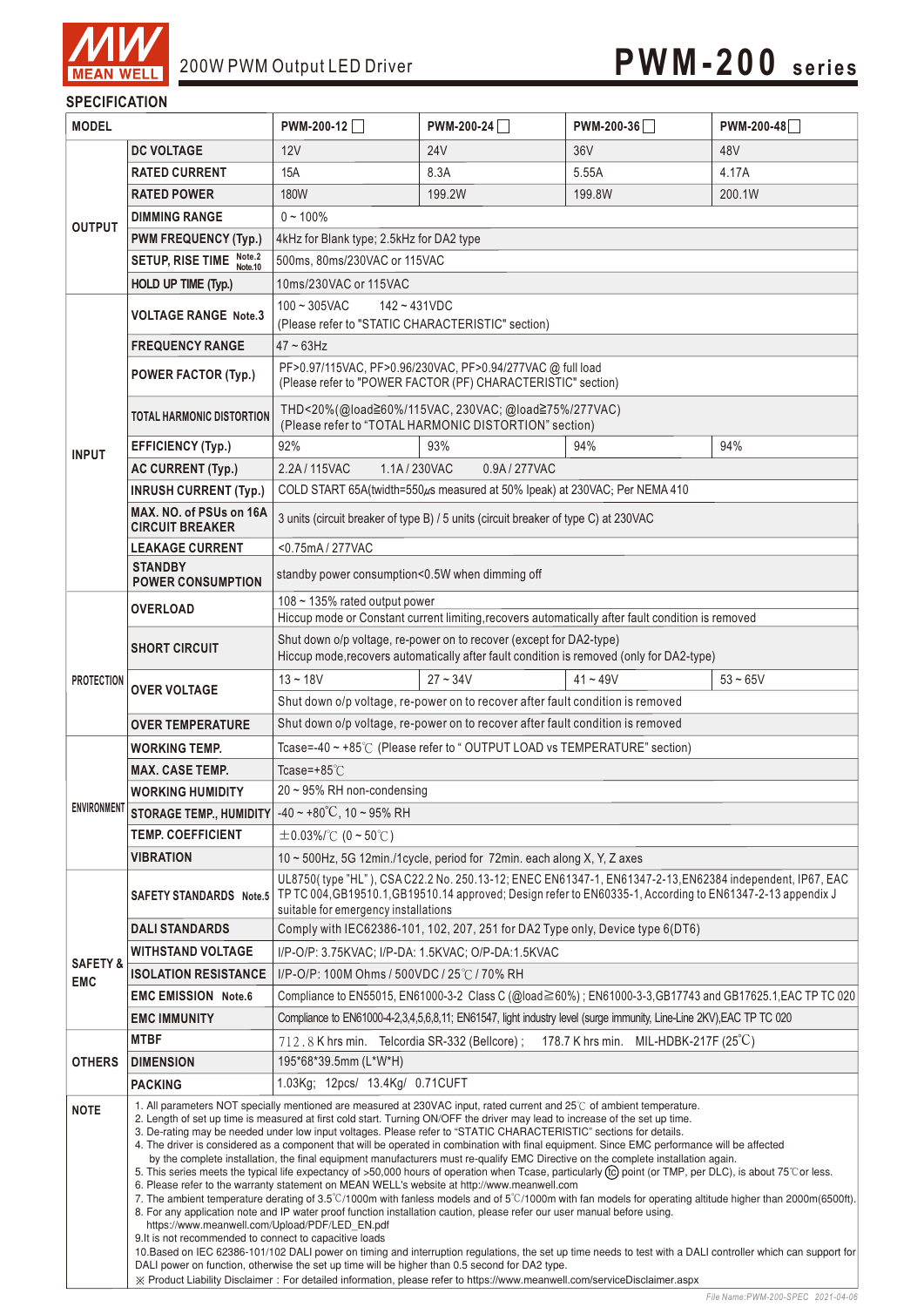

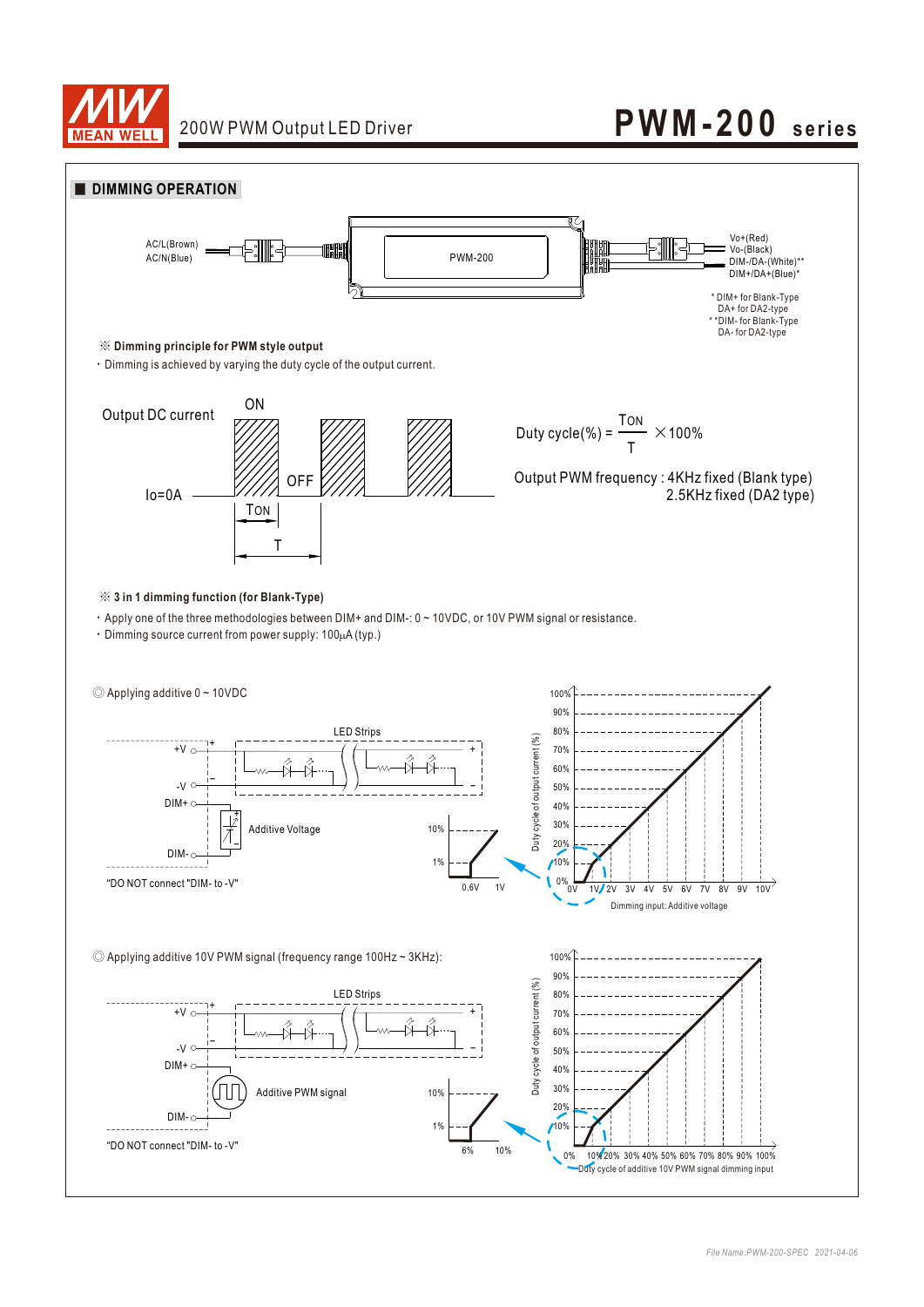



Note : 1. Min. duty cycle of output current is about 1%, and the dimming input is about 6KΩ or 0.6VDC, or 10V PWM signal with 6% duty cycle. 2. The duty cycle of output current could drop down to 0% when dimming input is less than 6KΩ or less than 0.6VDC, or 10V PWM signal with duty cycle less than 6%.

#### ※**DALI interface**



#### ◎ **PUSH dimming(primary side)**

| Action                        | Action duration | <b>Function</b>                                                   |
|-------------------------------|-----------------|-------------------------------------------------------------------|
| Short push $\vert$ 0.1~1 sec. |                 | Turn ON-OFF the driver                                            |
| Long push                     | 1.5∼10 sec.     | Every Long Push changes the dimming direction, dimming up or down |
| Reset                         | $>11$ sec.      | Set up the dimming level to 100%                                  |

‧The factory default dimming level is at 100%.

‧If the push action lasts less than 0.05 sec., it will not lead to a change for the status of the driver.

‧Up to 10 drivers can perform the PUSH dimming at the same time when utilizing one common push button.

‧The maximum length of the cable from the push button to the last driver is 20 meters.

‧The additive push button can be connected only between the LS terminal, as displayed in the diagram, and AC/L (in brown or black); it will lead to short circuit if it is connected to AC/N.

#### ◎ **DALI Interface (for DA2-Type)**

‧Apply DALI signal between DA+ and DA-.

‧DALI protocol comprises 16 groups and 64 addresses.

‧Min.duty cycle of output current is about 0.2%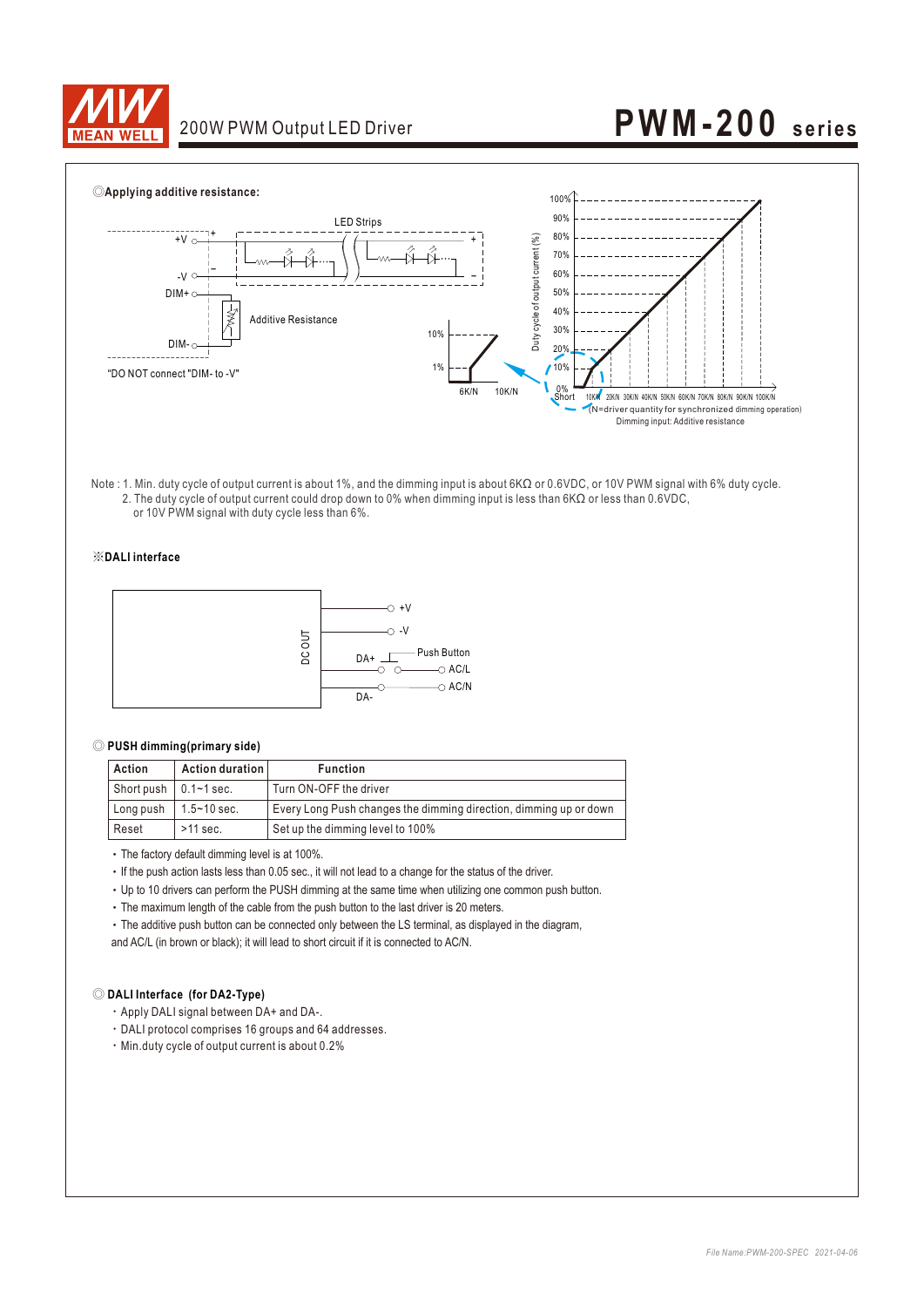

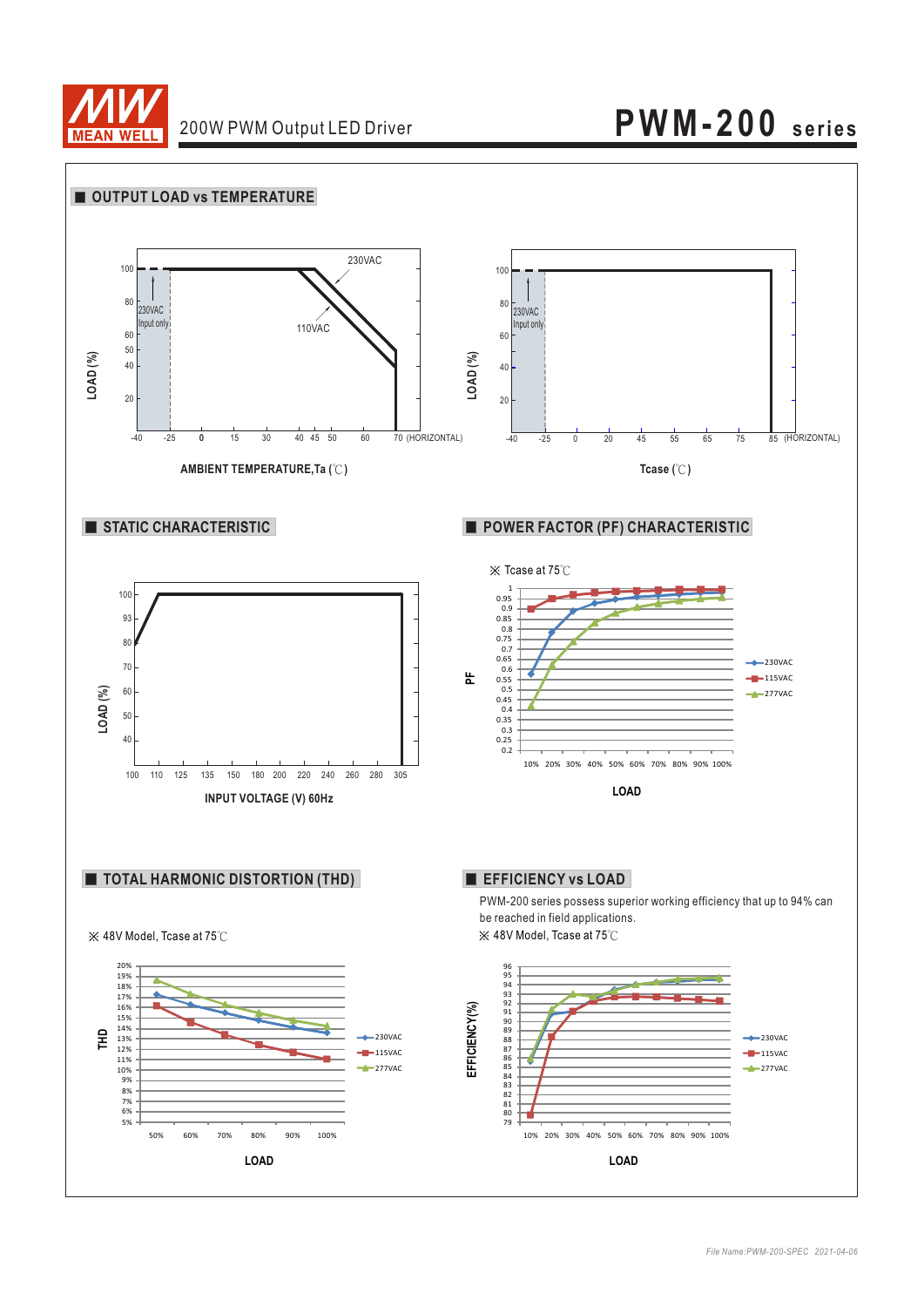

**LIFE TIME** 



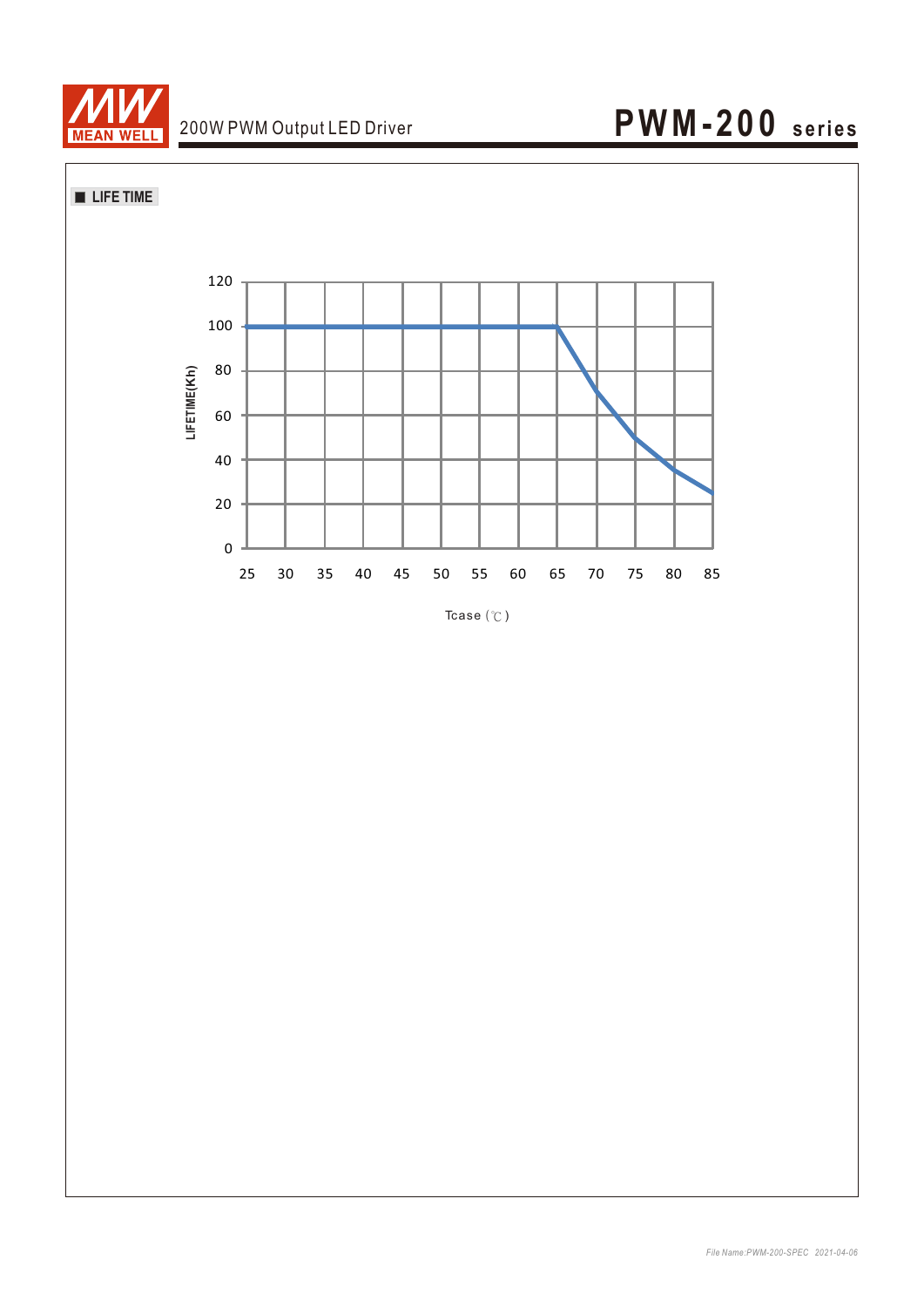